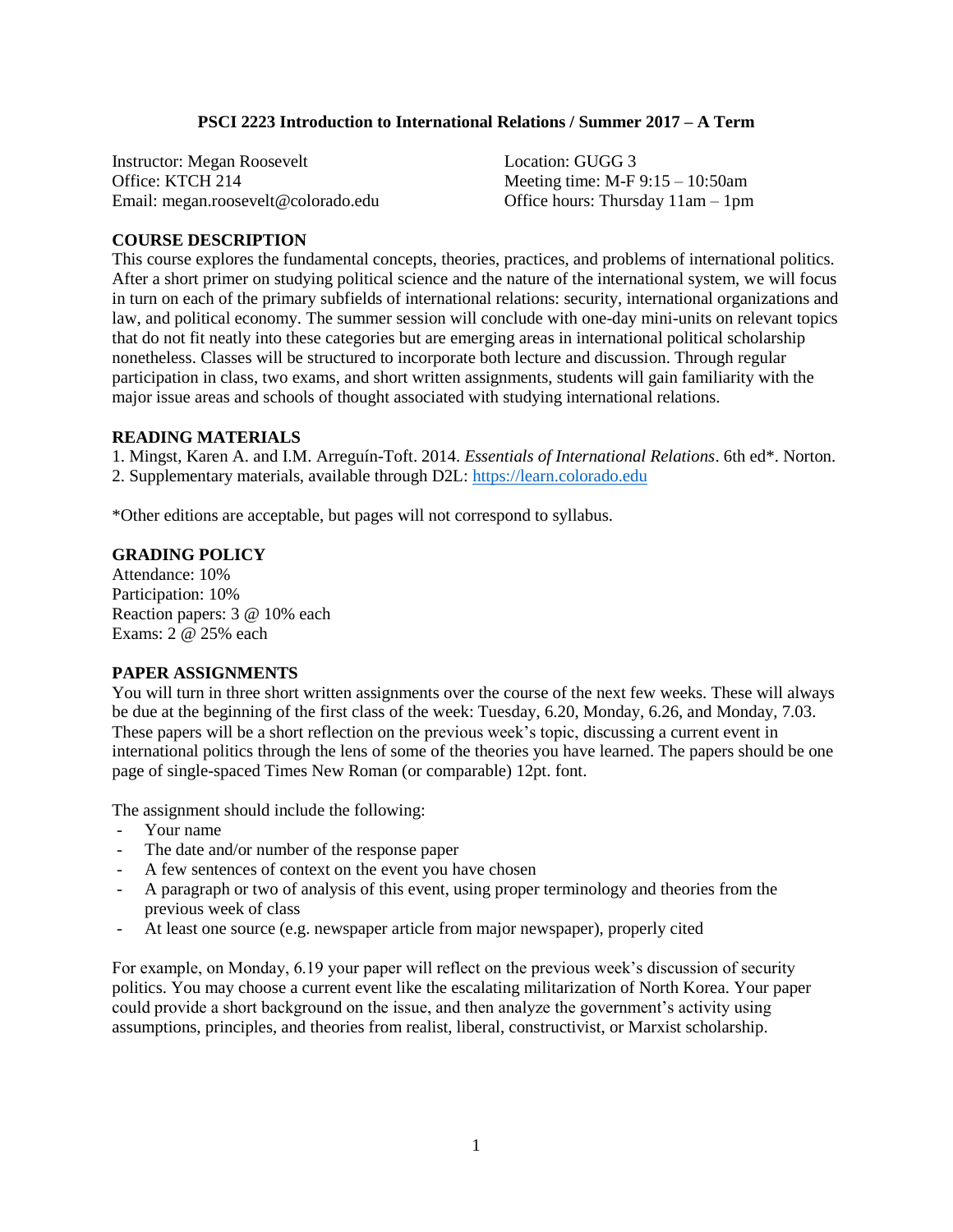| Day       | Date | <b>Topic</b>                              | <b>Readings/Assignments</b>  |
|-----------|------|-------------------------------------------|------------------------------|
| Monday    | 6.05 | Introduction; history; nations and states |                              |
| Tuesday   | 6.06 | <b>Grand theories: Realism</b>            | Mingst & Arreguin-Toft 79-86 |
| Wednesday | 6.07 | Grand theories: Liberalism                | M & A-T 86-92                |
| Thursday  | 6.08 | Grand theories: Constructivism            | M & A-T 95-100               |
| Friday    | 6.09 | Grand theories: Marxism                   | Pease I; M & A-T 92-95       |
| Monday    | 6.12 | Security: introduction                    | M & A-T: Ch. 8               |
| Tuesday   | 6.13 | Security: Realist approaches              | Thucydides                   |
| Wednesday | 6.14 | Security: Liberal approaches              | Ziegler                      |
| Thursday  | 6.15 | Security: Constructivist approaches       |                              |
| Friday    | 6.16 | Security: Marxist approaches              |                              |
| Monday    | 6.19 | no class                                  |                              |
| Tuesday   | 6.20 | IOs: Realist approaches                   | M & A-T: Ch. 7               |
| Wednesday | 6.21 | <b>IOs:</b> Liberal approaches            | Pease II                     |
| Thursday  | 6.22 | IOs: Constructivist & Marxist approaches  | Klein                        |
| Friday    | 6.23 |                                           | <b>MIDTERM EXAM</b>          |
| Monday    | 6.26 | IPE: introduction                         | M & A-T: Ch. 9               |
| Tuesday   | 6.27 | IPE: Realist approaches                   | Coughlin                     |
| Wednesday | 6.28 | IPE: Liberal approaches                   |                              |
| Thursday  | 6.29 | IPE: Constructivist approaches            |                              |
| Friday    | 6.30 | IPE: Marxist approaches                   | Cohn                         |
| Monday    | 7.03 | Migration                                 | Foreign Affairs: Smith       |
| Tuesday   | 7.04 | <b>Environmental politics</b>             | Foreign Affairs: Deese       |
| Wednesday | 7.05 | <b>TBD</b>                                |                              |
| Thursday  | 7.06 | Review session                            |                              |
| Friday    | 7.07 |                                           | <b>FINAL EXAM</b>            |

# **SCHEDULE**

# **COURSE POLICIES**

*Attendance:* Students may miss three classes for any reason with no penalty. You do not need to inform me in advance or provide an excuse afterwards, but use these "free" absences wisely. For each subsequent absence, I will deduct 25% of your attendance grade; this means that at seven absences total—nearly onethird of the class—you will receive a zero for attendance.

*Disability Statement***:** If you qualify for accommodations because of a disability, please submit to your professor a letter from Disability Services in a timely manner (within 2 weeks) so that your needs can be addressed. Disability Services determines accommodations based on documented disabilities. Contact Disability Services at 303-492-8671 or by e-mail at dsinfo@colorado.edu. If you have a temporary medical condition or injury, see Temporary Medical Conditions: Injuries, Surgeries, and Illnesses guidelines under Quick Links at Disability Services website and discuss your needs with your professor.

*Religious Observance***:** Campus policy regarding religious observances requires that faculty make every effort to reasonably and fairly deal with all students who, because of religious obligations, have conflicts with scheduled exams, assignments or required attendance. If you have a potential class conflict because of religious observance, you must inform me of that conflict within two weeks. See full details at [www.colorado.edu/policies/fac\\_relig.html](http://www.colorado.edu/policies/fac_relig.html) .